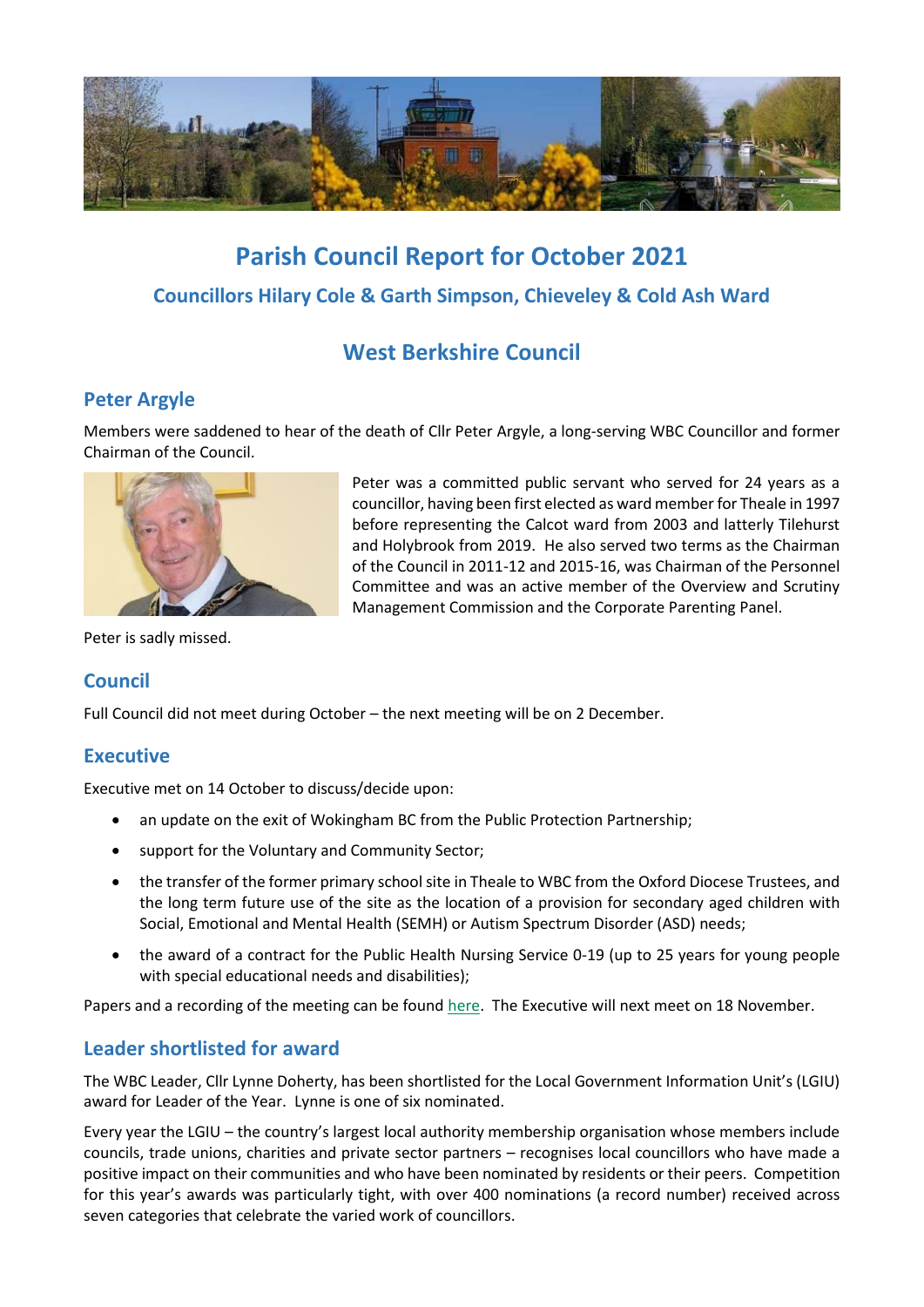### **Residents' Survey**

Five thousand households across West Berkshire have been randomly chosen to take part in the latest WBC Residents' Survey and will have received a copy of the survey through the post – it will take around 10-15 minutes to complete.

WBC is asking those residents who receive one to complete it as fully as possible to ensure that views from a diverse range of residents are reflected in the results – the survey is being conducted to understand residents' views about the local area and the services WBC provides. The information gathered will help to inform decisions about the services provided.

#### **Economy**

#### *Budget Simulator*

Last year, WBC gave residents the opportunity to understand the pressures faced when drafting the annual budget and asked them to create their own budget using an online simulator.

There was a great response and lots of good ideas on how to balance the budget, so the 'Budget Challenge' is being run this year too. For the year ahead (2022/23), there is around £147 million to spend.

Local people can decide how to divide the budget between core services, such as education and libraries, rubbish and recycling, and social care, while closing a gap of £9 million between income and spending. Can you do it? Why no[t take part](https://info.westberks.gov.uk/budgetchallenge) and find out!

#### *Kickstart Scheme*

Kickstart is a Government scheme which offers a grant to pay the wages of a young person if a business can create a six month job placement for them, and WBC are hosting a free webinar at 16:00 on Thursday 18 November to offer detailed advice to local businesses who would like to apply for the scheme.

New applications must be submitted by 17 December, but successful applicants will then have until 31 March 2022 to recruit through the scheme.

After submitting a number of successful bids themselves and guiding local businesses through the process, WBC wanted to offer a structured session to cover:

- scheme requirements and eligibility criteria;
- the questions asked of applicants, effective responses and common pitfalls to be avoided.

All local businesses and organisations are welcome to come along by [registering.](https://westberks-gov-uk.zoom.us/webinar/register/WN_ymnIcUl5S7a8IwsZagUK4w)

WBC have recruited 13 people within the Council using Kickstart, along with a further 12 externally, and could not recommend the scheme enough for small businesses who could use extra capacity to expand and grow.

#### *Full Fibre Infrastructure*

WBC have awarded a major contract which will deliver full fibre infrastructure to schools, doctors' surgeries and public libraries across Berkshire by March 2022.

The contract has been awarded to Virgin Media Business and will see the £1.7m project upgrade connectivity at more than 80 locations – with more than 26,000 school pupils able to benefit from future-proof full fibre connections.

Covid-19 has led to schools dramatically accelerating their digital learning programmes, which has caused challenges in harder to reach rural areas. Full fibre infrastructure will support digital learning and can power the next-generation of connected services. For schools and other public sites, it offers the potential for them to benefit from gigabit speeds, and can support connections of more than 1,000 Mbps.

#### *Household Support Fund*

WBC has been awarded funding of £695k out of £500m nationally, for the new Household Support Fund. The Fund will support those households across the district that need it most this winter to meet daily needs such as utilities, food and other essential costs.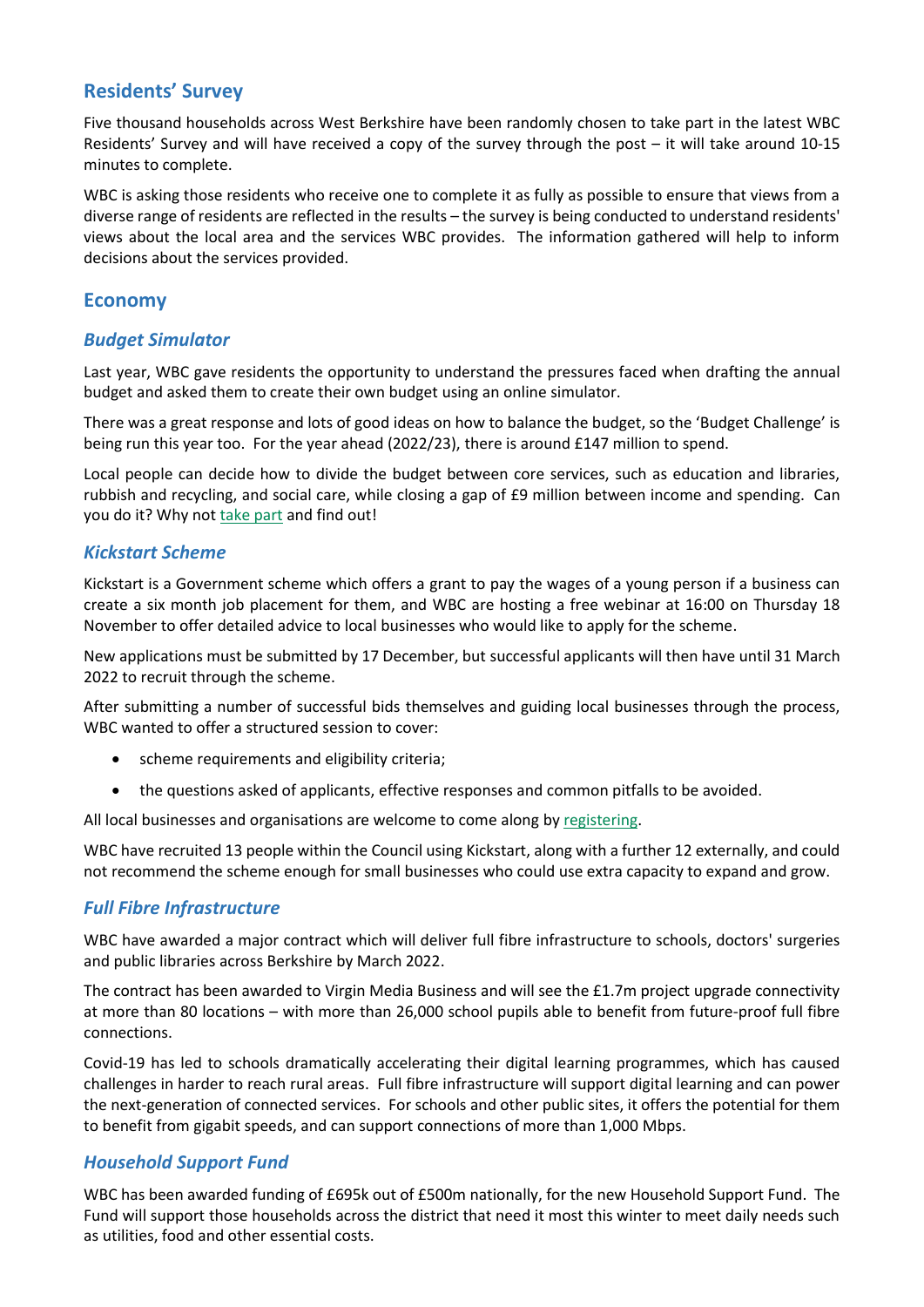WBC will:

- provide a fund of £450k to support those most in need with household costs such as energy bills, food, clothing and housing costs in exceptional circumstances; and
- help families over the Christmas period by providing free school meal vouchers for the 16 days of holidays, recognising the additional financial pressure the festive period can bring.

The funding available will be subject to review in January 2022 to decide any potential support that might be needed in the future.

# **Health and Wellbeing**

#### *Issues with PCR tests conducted at Newbury Showground*

After receiving reports from local residents that there were concerns about the accuracy of test results from the Showground site, WBC passed those concerns onto the Department for Health and Social Care for further investigation, and received confirmation that a number of sites nationally may have been affected by the issue, including the Showground.

In advance of national announcements, WBC issued a press release on 14 October strongly recommending those who had taken a PCR test between 3 and 12 October which was reported to be negative (and their close contacts), to take a retest.

This then provoked a flood of media enquiries, and was followed by national announcements by the UK Health Security Agency about issues with Immensa Health laboratory in Wolverhampton.

#### *Local Outbreak Engagement Board*

Following a surge in Cov19 numbers locally (at one point we were 9<sup>th</sup> worst in the country) the LOEB was stood back up, and has now met twice since 8 November (and is due to meet again). The PCR testing issues emanating from the Racecourse were high on the agenda and the meetings can be seen on the YouTube channel.

#### *Flu and Covid-19 booster jabs*

This winter there are two essential vaccines available to protect everyone, and this is the first year that flu will co-circulate alongside Covid-19. It's easy to pass on Covid-19 or flu viruses without knowing, so (if you're eligible) it's advisable to get both jabs.

#### How do I book my flu jab?

You can book your free flu jab at your GP surgery or local Pharmacy subject to eligibility. More information on who is eligible can be foun[d here](https://www.nhs.uk/conditions/vaccinations/flu-influenza-vaccine/)

#### How do I book my Covid-19 booster jab?

If you've been contacted by the NHS and you are either:

- aged 50 and over;
- aged 16 and over with a health condition that puts you at risk of Covid-19;

you will be able to book an appointment for a booster dose if it's been at least six months (180 days) since your second dose of the vaccine. If you meet this criteria you can book your booster ja[b here,](https://www.nhs.uk/book-a-coronavirus-vaccination/) otherwise please wait to be contacted by the NHS.

#### *NHS Covid-19 App*

It has been one year since the launch of the NHS Covid-19 app, which has played an enormous role in helping to stop the spread of coronavirus.

The NHS Covid-19 app is the fastest way to see if you're at risk from coronavirus. The faster you know, the quicker you can alert and protect your loved ones and community, helping to stop the spread of coronavirus.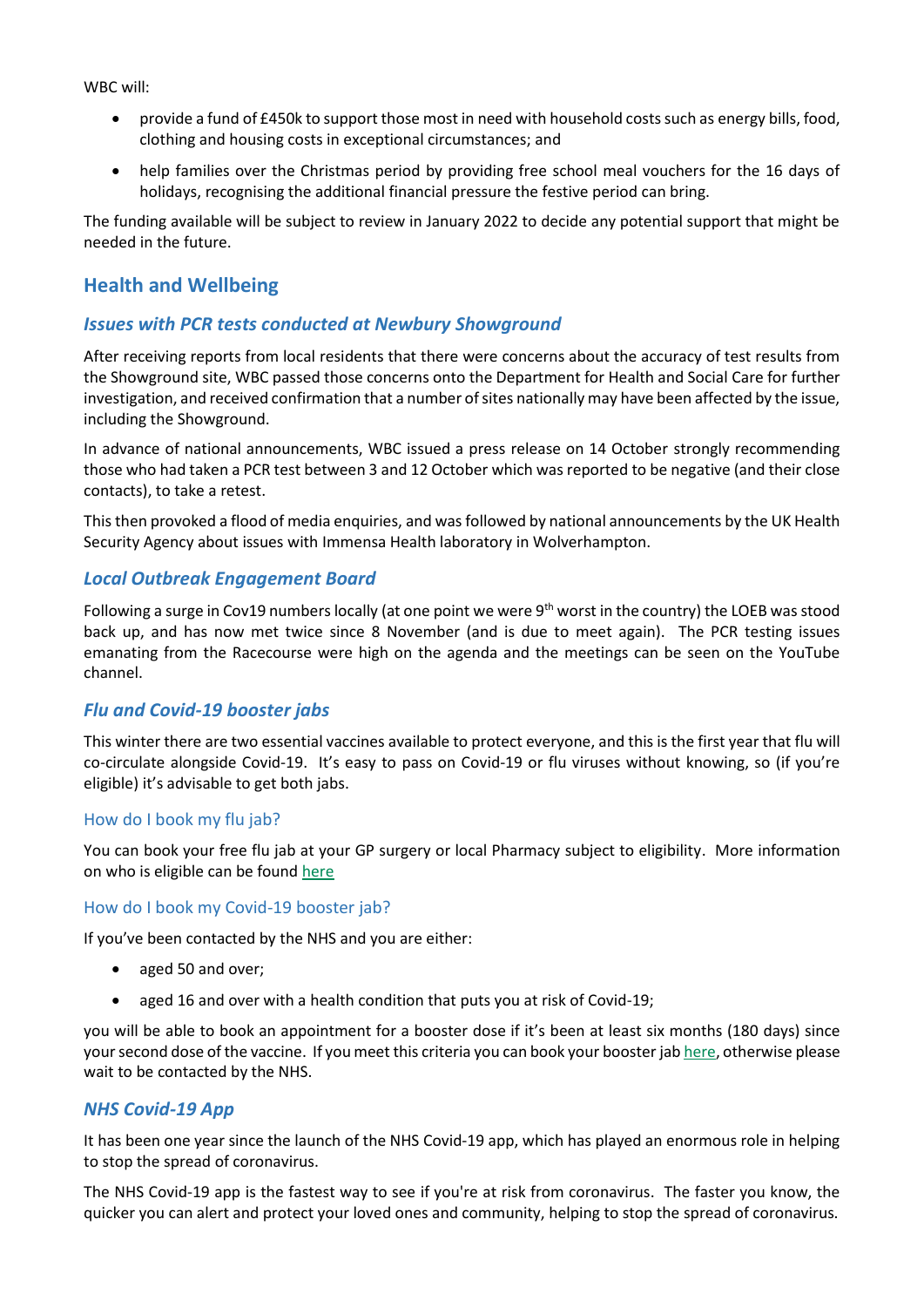The app has a number of tools to protect you, including contact tracing, information on local area restrictions and venue check-in. It uses proven technology from Apple and Google, designed to protect every user's privacy:

- between September and December 2020, before the successful rollout of the vaccine programme, the app prevented an estimated 600,000 cases of coronavirus;
- at the peak of the 'pingdemic' in July, the app was proven to avert 2,000 infections each day meaning that an estimated 1,600 hospitalisations were prevented;
- it reduces the spread of Covid-19 by around 4.3% each week, and for every 200 to 250 tests entered and shared in the app one person is prevented from being hospitalised from the virus;
- for every 1% increase in app users, the number of coronavirus cases in the population can be reduced by 2.3%.

#### *Surviving to Thriving Fund*

To date over £198k has been awarded across 24 different applications (average grant award = £8,263.09). New successful applications include; Volunteer Centre West Berkshire, Charlie Waller Trust and Berkshire Youth.

WBC and Greenham Trust have each agreed to provide an additional £50k to further the Funds aims.

#### *Let's Get Active Fund*

LGAF is a £33k fund to promote physical activity that has enabled a number of exciting projects across West Berkshire – it provides funding for community groups to deliver initiatives which help residents to become more active.

One of the initiatives is a new ten-week programme of free activities run by the Educafe Community Café in Newbury. The fund has contributed towards a new ten-week Chair Yoga programme, which runs every Wednesday from 14:15 and 15:00 at The Globe Indoor Garden (until 15 December).

#### **Environment**

# *Recycling Pringles (and similar)*

A new recycling service has been introduced for paper containers with metal ends, such as Pringles tubes, packaging used for hot chocolate, nuts and other products.

These containers can be recycled alongside food and drink cartons at specialist banks at the Council's Newbury and Padworth Household Waste Recycling Centres (HWRCs) and Mini Recycling Centres (MRCs):

- Newbury Waitrose, Sainsbury's
- Hungerford Station Car Park
- Thatcham Kingsland Centre
- Hermitage Hillier Garden Centre
- Burghfield Willink Leisure Centre

The introduction of the new service follows a number of other improvements made together with Veolia UK in the past year. These include the introduction of plastic pots, tubs and trays from selected recycling centres along with the expansion of the small waste electronic equipment and carton recycling banks at MRCs.

#### *Queen's Green Canopy*

WBC are working with Greenham Trust to help celebrate its 25<sup>th</sup> anniversary during 2022. During this time the organisation has awarded an amazing £64m in charitable grants to local charities, community projects and voluntary organisations both large and small across West Berkshire and north Hampshire.

As part of the upcoming 25<sup>th</sup> anniversary celebrations and in support of the Queen's Green Canopy (marking Her Majesty's Platinum Jubilee) WBC and the Greenham Trust are offering local schools, councils and